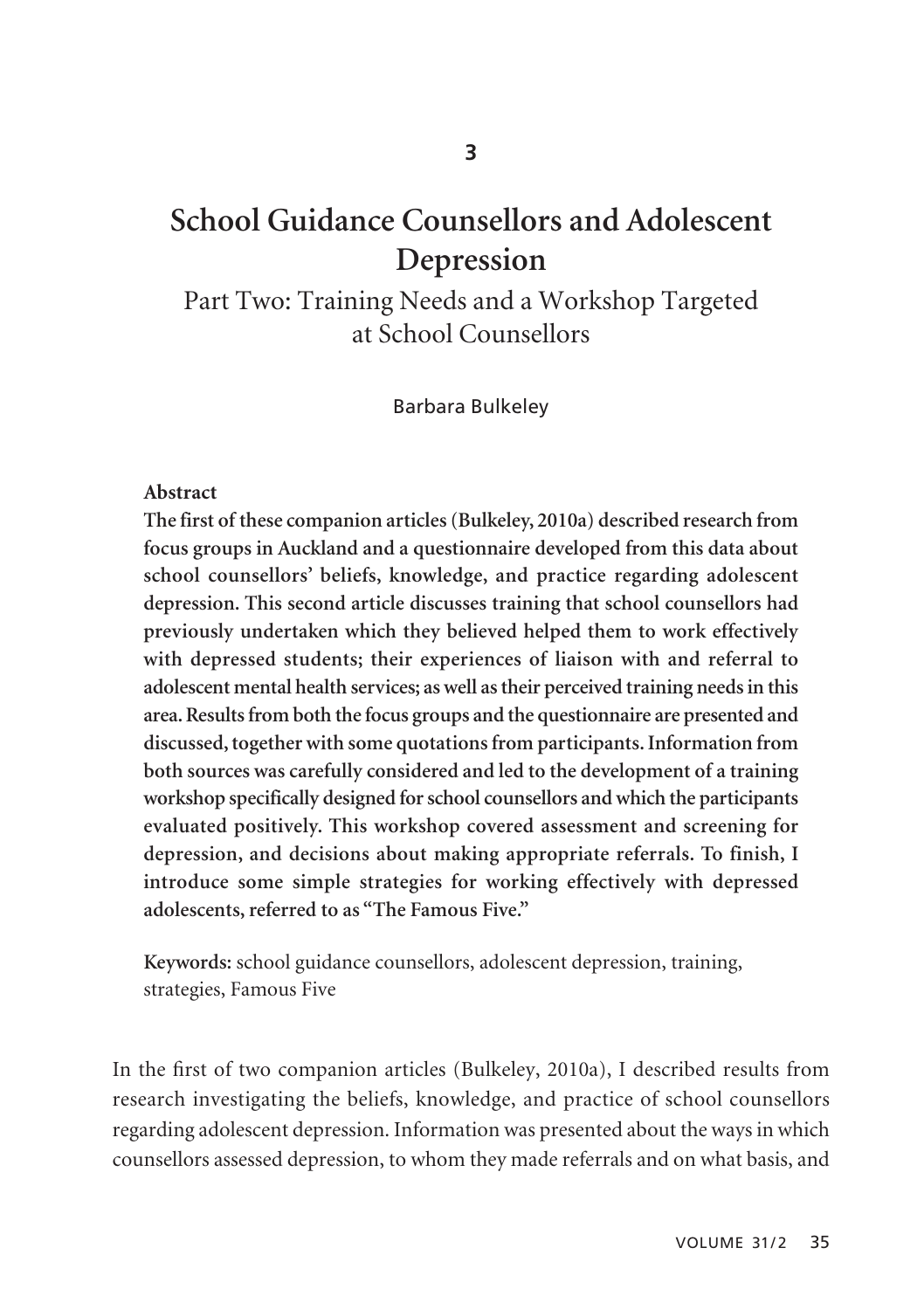about aspects of safety and supervision. There was also discussion of the many ways in which counsellors worked with adolescents who showed signs of being depressed. In Part Two, consideration is now given to the education received by school counsel lors, either initially or as later professional development, that they found to be helpful in their work with these students. Results from both focus groups and a nationwide questionnaire were crucial in the development of a training workshop specific to the needs of school counsellors.

As discussed in Part One, there are varied ways in which counsellors think about assessing young people who might be depressed. Many used tools such as HEADSS (Goldenring & Cohen, 1988) or the screening tools for Travellers (Dickinson, Coggan, & Bennett, 2003) or those taken from other training not specifically for depression. Most seemed to have learned from other counsellors or books rather than by under taking training in the use of assessment inventories or tools.

# *I would say it's probably more picking up as I've gone along.*

These results led to the inclusion of an additional question especially designed to elicit information about professional education received in the area of adolescent depression. Responses were grouped into two parts: initial training in counselling and later training received.

# **Initial training**

It was of concern that only 49 respondents out of 240 (20%) indicated that their initial training, whether at university or other tertiary institutions, was helpful for working with depressed adolescents. This means that 80% of school counsellors did not believe that their initial counsellor education prepared them for this part of their work. Some added that initial training had been very superficial in this area and so they had sought other professional development elsewhere to enable them to be adequately prepared for this work. There was no clarity about what was helpful in their initial training apart from two mentions of papers on general adolescent development.

Most counsellors reported receiving useful professional development around adolescent depression at some stage after their initial counselling training; 146 (almost 61%) gave a total of 217 responses about such training (see Table 1).

As can be seen, training provided by Child and Adolescent Mental Health Services (CAMHS) or the Ministry of Health, as well as specific Cognitive Behaviour Therapy (CBT) training, accounted for over ninety of these responses. It is notable that 21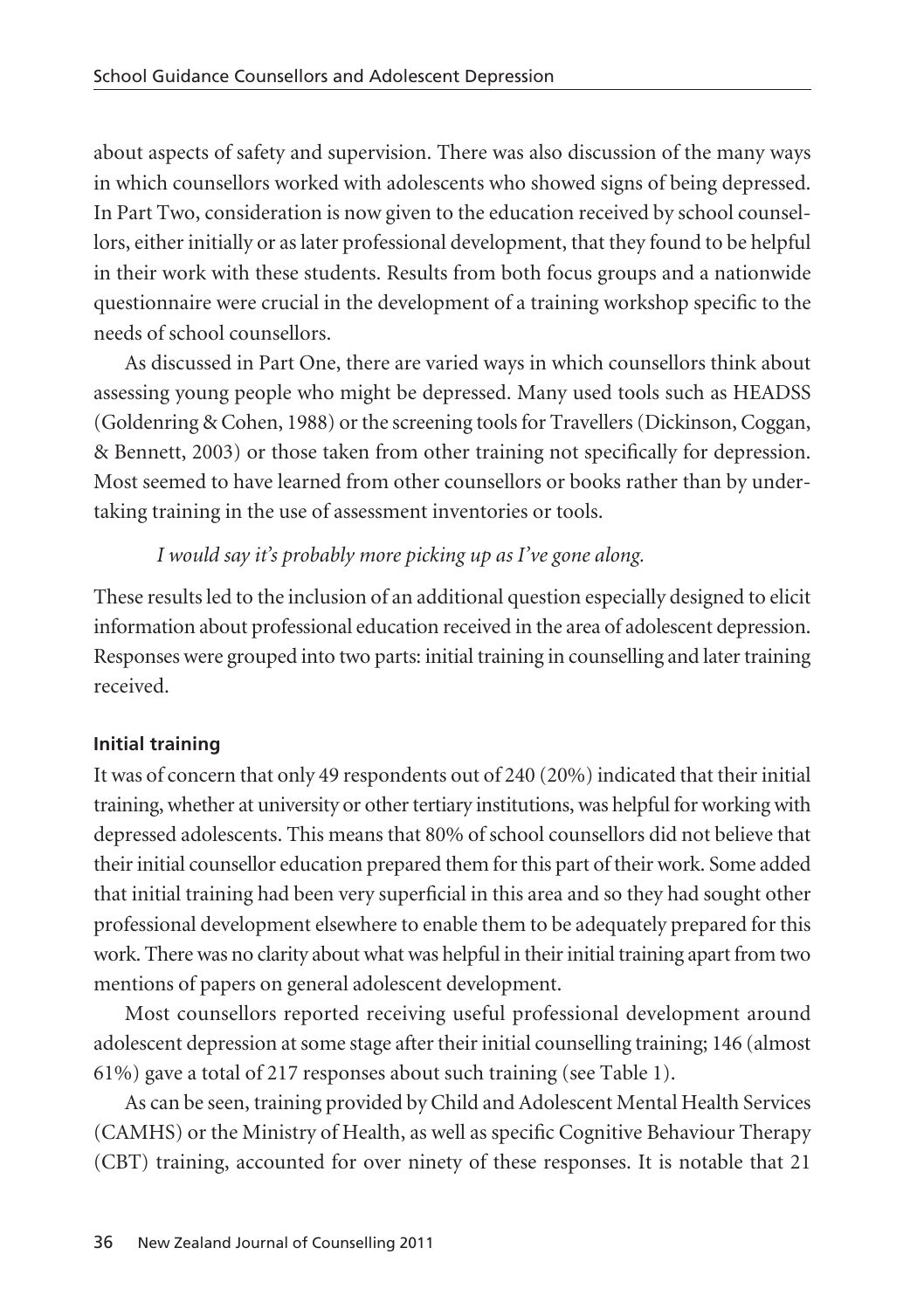| Provider                        | Frequency ( $N = 146$ ) | Percentage     |
|---------------------------------|-------------------------|----------------|
| CAMHS/MoH                       | 50                      | 23             |
| <b>CBT</b>                      | 44                      | 20             |
| Narrative                       | 22                      | 10             |
| MHS/SPINZ/HEADSS                | 21                      | 10             |
| Professional development        | 20                      | 9              |
| Individuals                     | 14                      | 6              |
| <b>IDT/art therapy</b>          | 10                      | 5              |
| University mental health papers | 8                       | 4              |
| Iwi/Māori                       | 5                       | $\overline{2}$ |
| Others                          | 23                      | 11             |
| <b>Total</b>                    | 217                     | 100%           |

**Table 1.** Main post-initial training providers mentioned

reported that suicide prevention workshops, especially those offered by the Mental Health Foundation or the Suicide Prevention Information Network New Zealand (SPINZ), had been especially helpful in their work with depressed adolescents. HEADSS training (Goldenring & Cohen, 1988) was also valued. It certainly appears that school counsellors were seeking out appropriate professional development, but this was not always available.

# **CAMHS**

# *Referrals*

The focus group question that asked "How do you make decisions about referring on or cooperating with other professionals?" elicited useful information, not just about school counsellors' decisions, but also about the services to which they referred. As well as ensuring safety, there was an emphasis on wanting to do the right thing for their clients while keeping in balance the wishes of the young person and parents. A major reason for referrals to a CAMHS service was to ensure coverage in the event of a crisis or if the depression was severe.

*Often I suppose if they are going to need medication I will refer on.*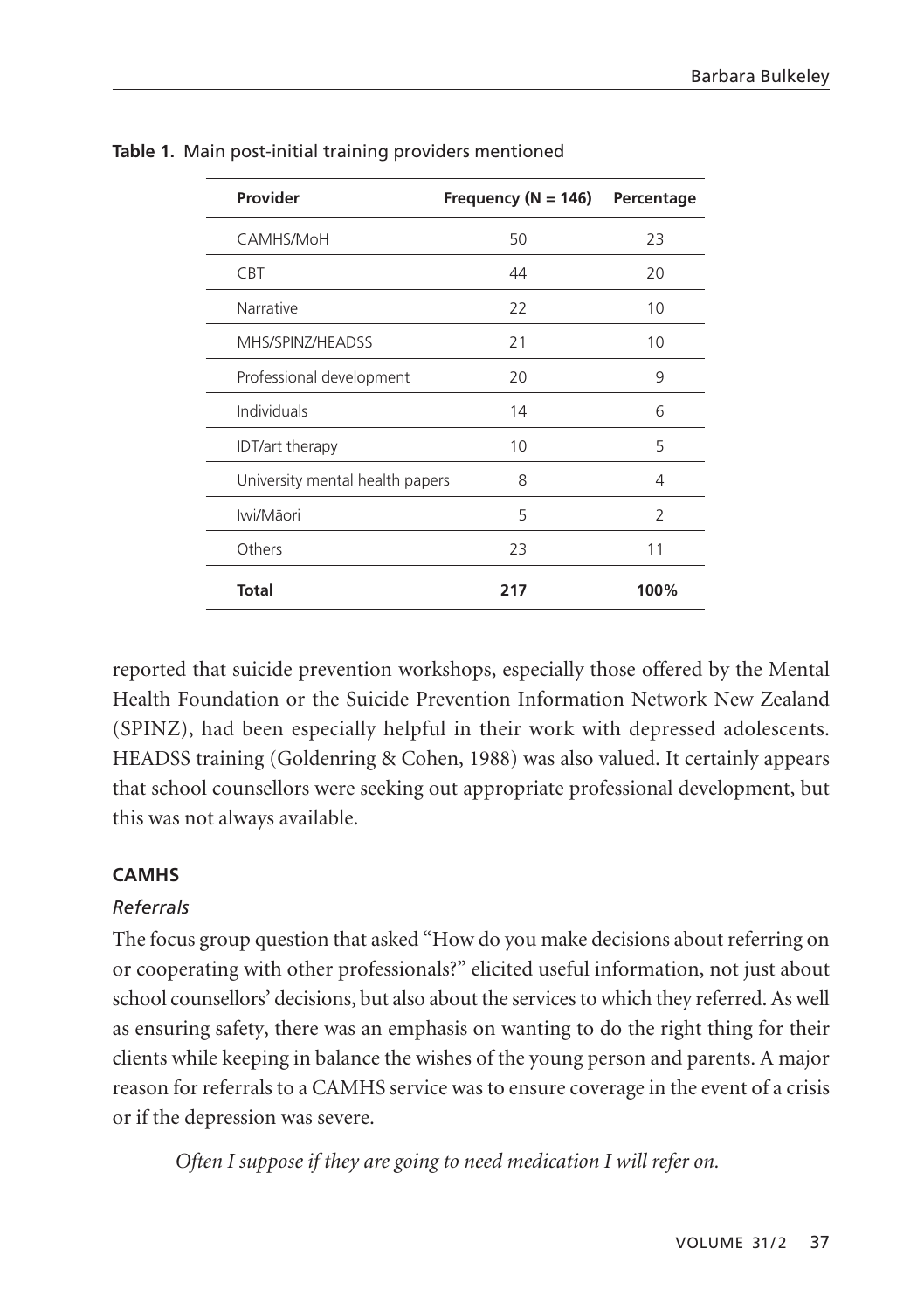# *Concerns of the participants*

Many counsellors in the focus groups expressed concerns about some CAMHS services and clinicians. They reported occasions when client confidentiality was broken, when they or their clients experienced poor communication with staff, and when clients experienced long waits for appointments. Counsellors were also concerned about the limited approaches used by CAMHS clinicians, seemingly irrelevant lengthy assess ments, and difficulties that arose regarding the use of interpreters. In addition, one widely expressed concern was that some CAMHS clinicians failed both to recognise and to value the experience and professional abilities of school counsellors.

*Sometimes the so-called specialists or experts don't value your working knowledge that you've had over months. They don't acknowledge us as having a professional ability. They see us as lower down the level and not an equal in terms of therapy that clients get.* 

The strength of this disquiet meant that I added a new section to the questionnaire that asked about the relationships between school guidance counsellors (SGCs) and CAMHS. One of these questions, which elicited a 92% response rate, was "How could the interface between SGCs and CAMHS services be improved?"

It was encouraging to learn that 50 of these counsellors (almost 23%) believed that their local CAMHS was already very good and no changes were needed. However, 98 (44%) mentioned that they wanted improved communication, respect,

| <b>Improvement Wanted</b>  | Frequency ( $N = 222$ ) | Percentage |
|----------------------------|-------------------------|------------|
| Better communication       | 65                      | 29%        |
| Very good/nothing needed   | 50                      | 23%        |
| Relationship/understanding | 28                      | 13%        |
| Less time to appointment   | 18                      | 8%         |
| Different/more staff       | 16                      | 7%         |
| School visits              | 14                      | 6%         |
| Consult/liaison            | 10                      | 5%         |
| Collaboration              | 5                       | 2%         |
| Other                      | 16                      | 7%         |
| <b>Total</b>               | 222                     | 100%       |

|  |  | Table 2: Desired improvements with CAMHS |  |  |
|--|--|------------------------------------------|--|--|
|--|--|------------------------------------------|--|--|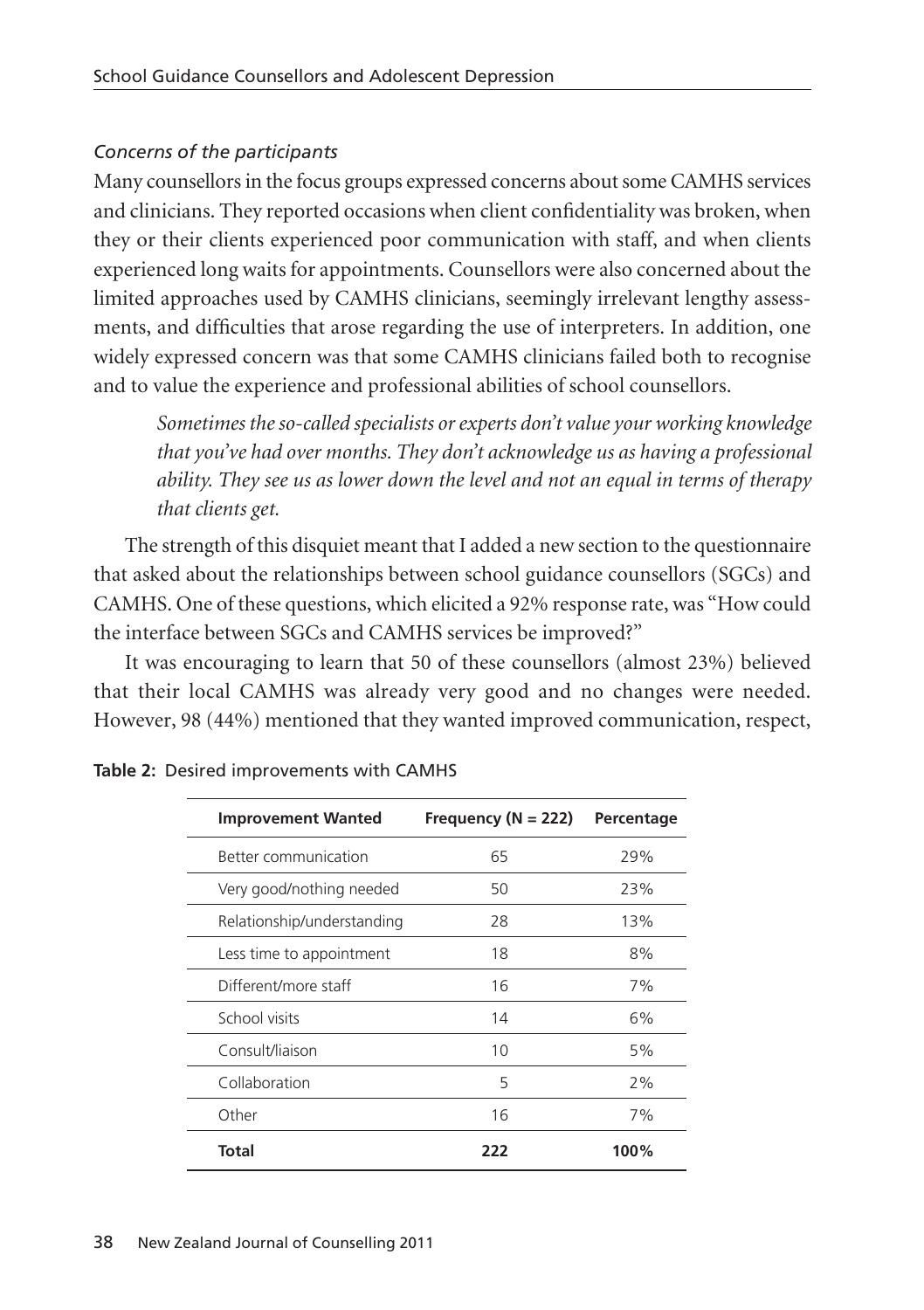or collabora tion between themselves and their local CAMHS service. Others mentioned practical concerns such as shorter waiting times for appointments or having a School Liaison Team which visited and with whom relationships could be developed.

The final question about CAMHS was designed to try to discover which existing aspects of the service were most valued and appreciated. Eighty-two respondents (37%) appreciated the expertise available, 48 (22%) valued the service given, while 54 (almost 25%) mentioned consultation and collaboration. Only eight school counsellors reported that there was very little or nothing helpful.

# **Identified training needs**

### *Strategies for working with depressed adolescents*

Almost all focus group participants were clear that they wanted techniques and strategies to help them in their work, with information specifically tailored for them.

*I could see the benefit of having some topics where there's an absolutely regular cycle of useful workshops for school counsellors and the issues tailored for them and this emphasis on some examples of ways of working.* 

However, counsellors clearly stated that they did not need more information about adolescent depression, as CAMHS and other training providers had presented the facts. They wanted opportunities to develop their skills, rather than training, which was:

*Just people talking and no time to practise.*

The following discussion among counsellors who worked in the same part of Auckland highlights this in an amusing fashion:

A: *[CAMHS] have…run some rather desultory sessions…*

B: *Desultory!* 

A: *…about some issues and the focus has been on giving a background about describing, for example, if it was anxiety…*

C: *Oh they go through all the symptoms…*

A: *…describing 12 different, you know sub sectors of anxiety…*

B: *It's boring!*

A: *…and then you know, five minutes on "What do we do now?" and "How do you operate?" and "How could we work together?"*

What counsellors wanted were effective ways of working, presented by those who worked with young people and were not simply academics.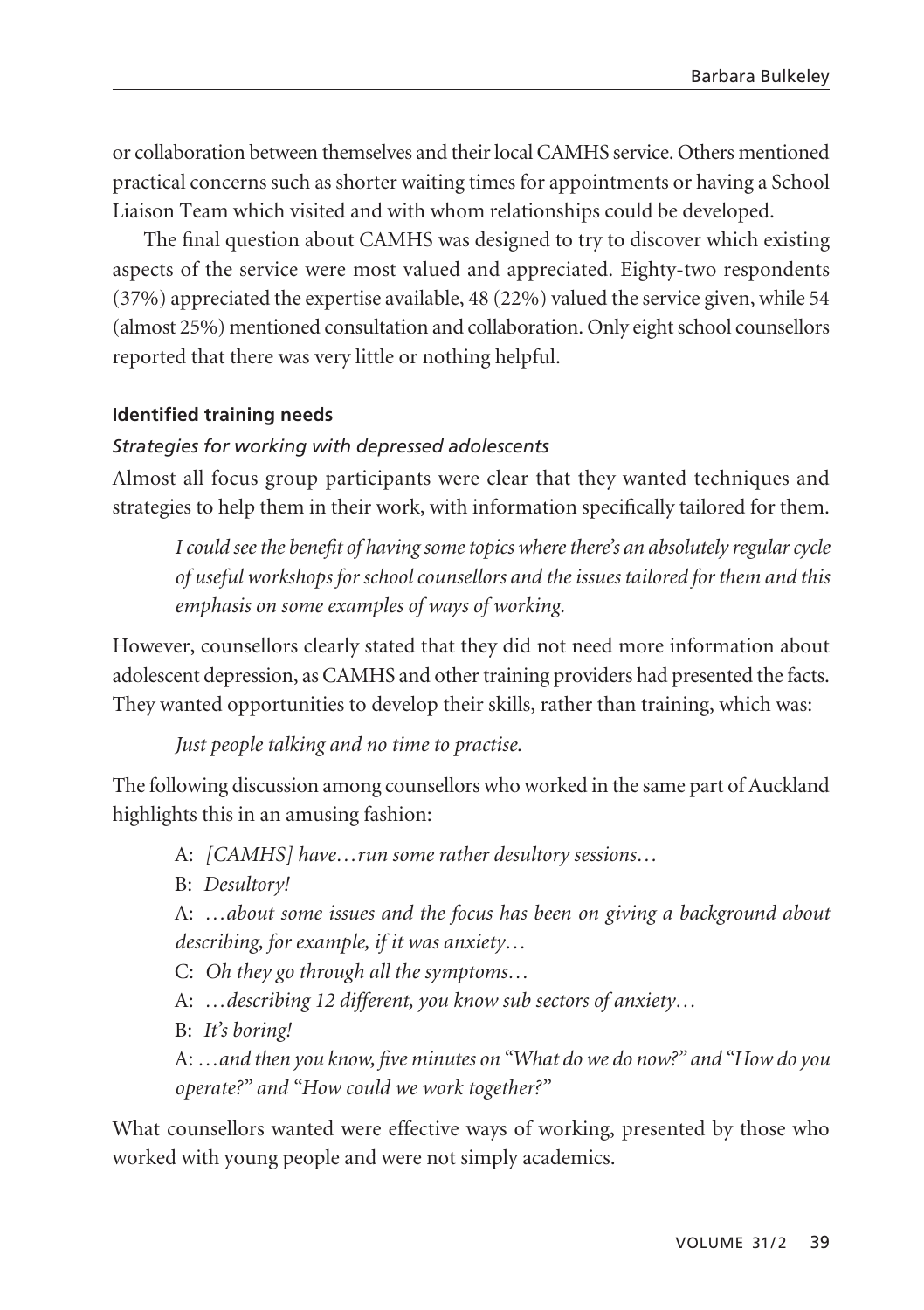*I think we know about depression and suicide and at risk, but just knowing how to move. It's more about strategies: techniques and strategies.* 

*I like to go to a workshop to get a little bit of theory but mainly strategies, something to come home with, to try out.* 

*With real leading clinicians, like [researcher and clinician] Sally Merry.*

Some specified a need for more about CBT-type training.

*I'd like to do something more on CBT, actually. I'm attracted to it, it's something I could identify with and use and I'd like to know more about it.* 

*…techniques, and strategies, it's knowing how to move them along so they get better, faster.*

*I'm going tomorrow to [Massey University] Professor Merrick's CBT anxiety work shop. And I know it's just going to be straight techniques, strategies, this is how to do…which is the sort of stuff I want. This is where my interest is.*

# *Working cross-culturally*

A second expressed need for professional development was in response to the change in the ethnic make-up in Auckland schools. There were requests for training about depression, as well as other mental health issues, in non-European cultures.

*I'm always really keen for different opportunities to understand more about working with kids from cultures different from my own.* 

*I'd definitely like more professional development on working with Asian families.* 

Recent training on Mäori tikanga by Rawiri (David) Wharemate (kaumätua at Auckland's Werry Centre, a mental health training and resource centre) had been greatly appreciated.

*[Rawiri] was great. He took us through the whole tangi process and now I understand how it's so just central and integral to that whole grief process…that whole process is just so therapeutic and so different from what we do.*

Participants also valued having access to Mäori professionals who worked with adolescents and whänau. Several individuals were cited as being extremely helpful for referrals and for cultural supervision. Community support workers in CAMHS services were valued. In particular, if a Mäori family was reluctant to access mainstream services, support workers could be the link.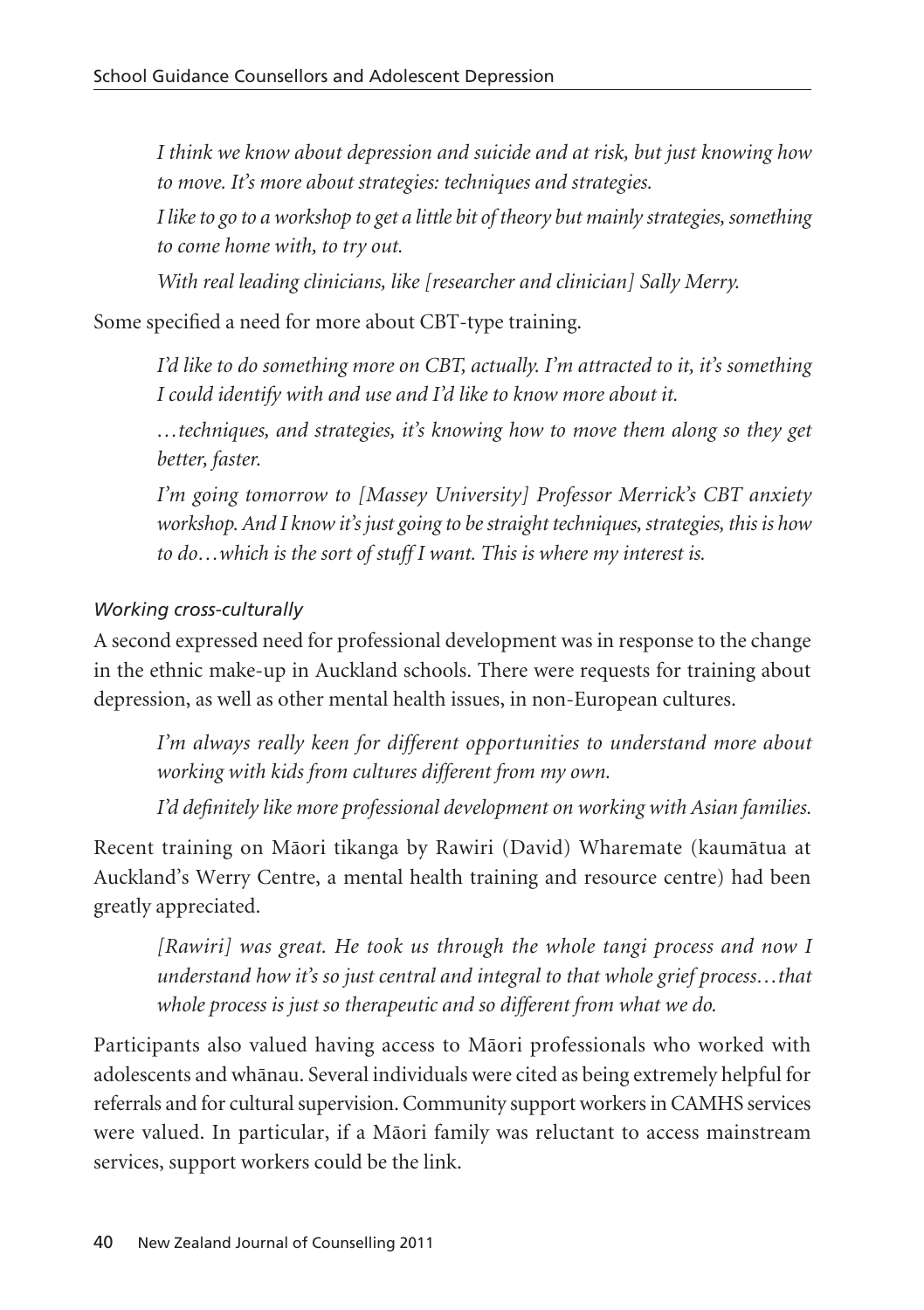*…[name] who was at SAFE and she was absolutely fantastic, it definitely progressed the whole situation that we were dealing with.* 

*Certainly it's very good to refer Mäori clients to Mäori professionals and I'd do that.* 

# *Information about medication*

The third area of professional development requested by a few counsellors was the need for clear, authoritative information to help support adolescents who were on medication.

*We haven't been trained in terms of the side effects of medication and the issues coming through about Aropax, the SSRIs. We've had to actually go and do that self-train and build up a knowledge.*

These topics were followed up in the questionnaire, with 225 (94%) of school counsellors responding with a total of 531 requests. Overall 182 counsellors (83%) believed that specific training about adolescent depression could be beneficial. The areas of training requested are listed in Table 3. Ninety school counsellors (over 40%) requested further training about the identification and assessment of adolescent depression; 70 (32%) wanted help to access information, while 48 (22%) specified knowledge about dealing with crises or referring to CAMHS.

| <b>Type of Training</b>               | Frequency ( $N = 220$ ) | Percentage |
|---------------------------------------|-------------------------|------------|
| Research/treatment/practice/cases     | 182                     | 83%        |
| Identification/assessment             | 90                      | 41%        |
| Information (literature & electronic) | 70                      | 32%        |
| Crisis/CAMHS/referrals                | 48                      | 22%        |
| General/anything                      | 40                      | 18%        |
| Causes/understanding/context          | 30                      | 14%        |
| Drugs/medical information             | 25                      | 11%        |
| <b>CBT</b>                            | 24                      | 11%        |
| Māori/cultural perspectives           | 13                      | 6%         |
| Others                                | 9                       | 4%         |
| <b>Total requests</b>                 | 531                     | 242%       |

| Table 3: Specific training requested |  |  |  |  |  |
|--------------------------------------|--|--|--|--|--|
|--------------------------------------|--|--|--|--|--|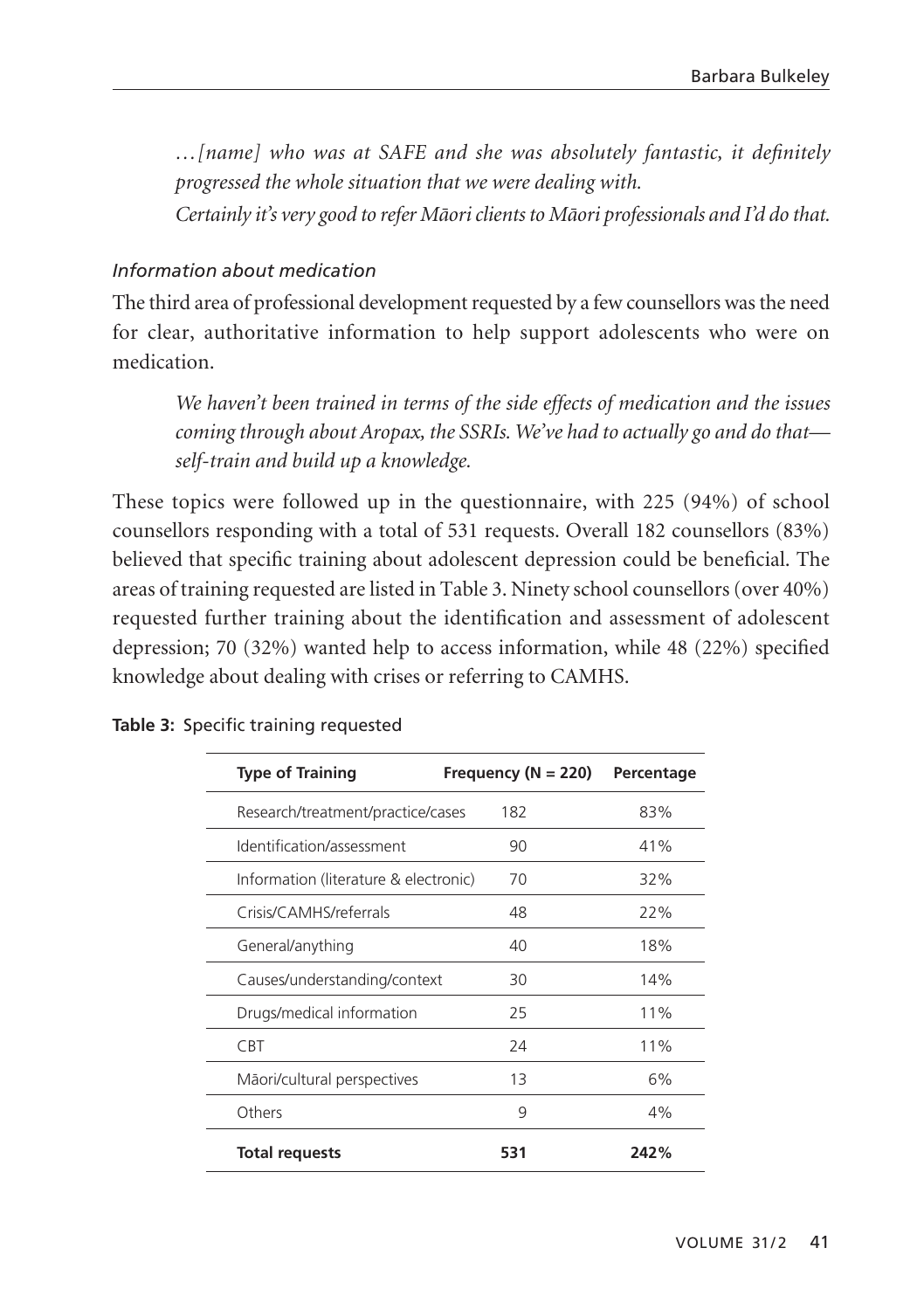# *CBT*

As CBT is known to be particularly effective with young people suffering from mild-tomoderate depression (Hoagwood & Erwin, 1997; Lewinsohn, Clarke, Hops, & Andrews, 1990; Phillips, Corcoran, & Grossman, 2003), data were analysed to see how often CBT was mentioned; 34 school counsellors had found past CBT training useful and 24 wanted CBT training. Many focus group participants had mentioned that CBT was helpful for a range of clients (Bulkeley, 2010b).

# **Delivery of training**

While workshops were the favoured way of delivering training, there was mention of literature, the Internet, and interest groups as well.

*Something that enables people actually to talk about their practice and apply a technique or an idea, strategy or a thought.*

*These school counsellors' forums are great things, like the cluster meetings. Some Internet websites for school counsellors to be able to access. I think that's a great idea.*

While the idea of interest groups was enthusiastically discussed in one group, time was seen as a barrier to accessing regular training and follow-up.

*A day workshop you leave buzzing but a week later it's very hard to hold on to maybe all of the things that you thought you're going to do, so an interest group perhaps.*

*Not an interest group, because that to me means maybe six sessions, and I'd never find the time, but a workshop which is split so I would have a chance to have some experience and try to integrate it a bit and come back to follow up.…some sort of split sessions.*

*An absolutely regular cycle of useful workshops for school counsellors and the issues tailored for them.*

One-day active, participatory professional development workshops, held locally during school terms, would appear to meet the needs of most school counsellors. These would focus on strategies and ways to work with depressed adolescents, based on sound recent research and presented by "competent clinicians." Overall, 218 counsellors (91%) believed that their schools would support attendance at further training events, especially if these were free or low cost.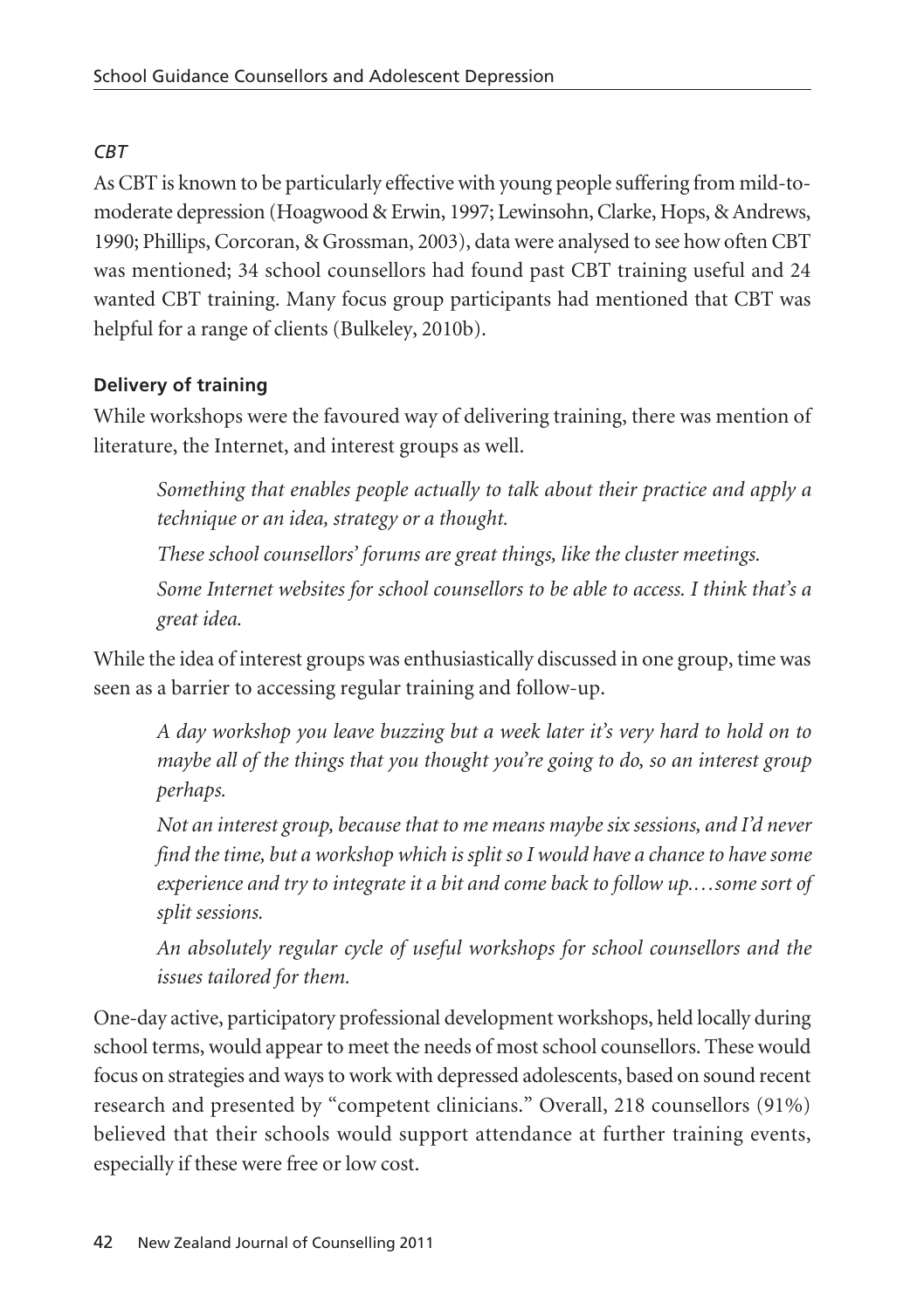#### **Development and presentation of the workshops**

I used the detailed information from focus groups and the survey to develop a workshop that focused on the training needs expressed by school counsellors. It was important to them that training was specific to their particular role in a school setting. The workshop was designed to match closely the reported needs, both in content and presentation. It aimed to offer additional knowledge and skills in the area of adolescent depression, to use didactic techniques that would be effective and enhance learning, including video clips, and to provide opportunities to practise new skills and to enable an accurate assessment of the process and content of the workshop to be evaluated by participants.

Four learning outcomes were established. These included an increased ability to carry out an initial assessment and accurately identify different levels of depression; knowledge of risk factors, and key questions to ask regarding suicidality and level of depression; confidence to make decisions about when to refer to CAMHS or other agencies; and knowledge of techniques and methods that are effective in working with depressed adolescents.

Ideally, to cover all that was requested, I had wanted to present two days of initial training with a further one-day follow-up session. However, experience gained from running the qualitative phase of the study as well as responses to the questionnaires indicated that many school counsellors would not be able to attend training requiring such a time commitment. The constraints affecting them also related to other issues, such as the lack of provision of relieving counsellors to cover absences in some schools, and many concerns around the valuing of the role of the school counsellor. In order to ensure as many as possible could attend and evaluate the training, I settled for a one-day workshop which was presented on two occasions. There were 37 participants—14 men and 23 women altogether. Over half had attended a focus group earlier in the study.

#### **Content**

#### *Identification and symptoms of adolescent depression*

Identification and symptoms of adolescent depression were described and discussed. Common symptoms include low mood, sadness, tearfulness, decrease in academic functioning, loss of interest in most activities, changes in patterns of sleeping and eating, weight loss or gain, hopelessness, poor concentration, guilt, low self-esteem, irritability, and behaviour problems, especially in young men. It was emphasised that many of these symptoms occur in young people who are not depressed. However, it is significant when there are several marked symptoms that have existed for some time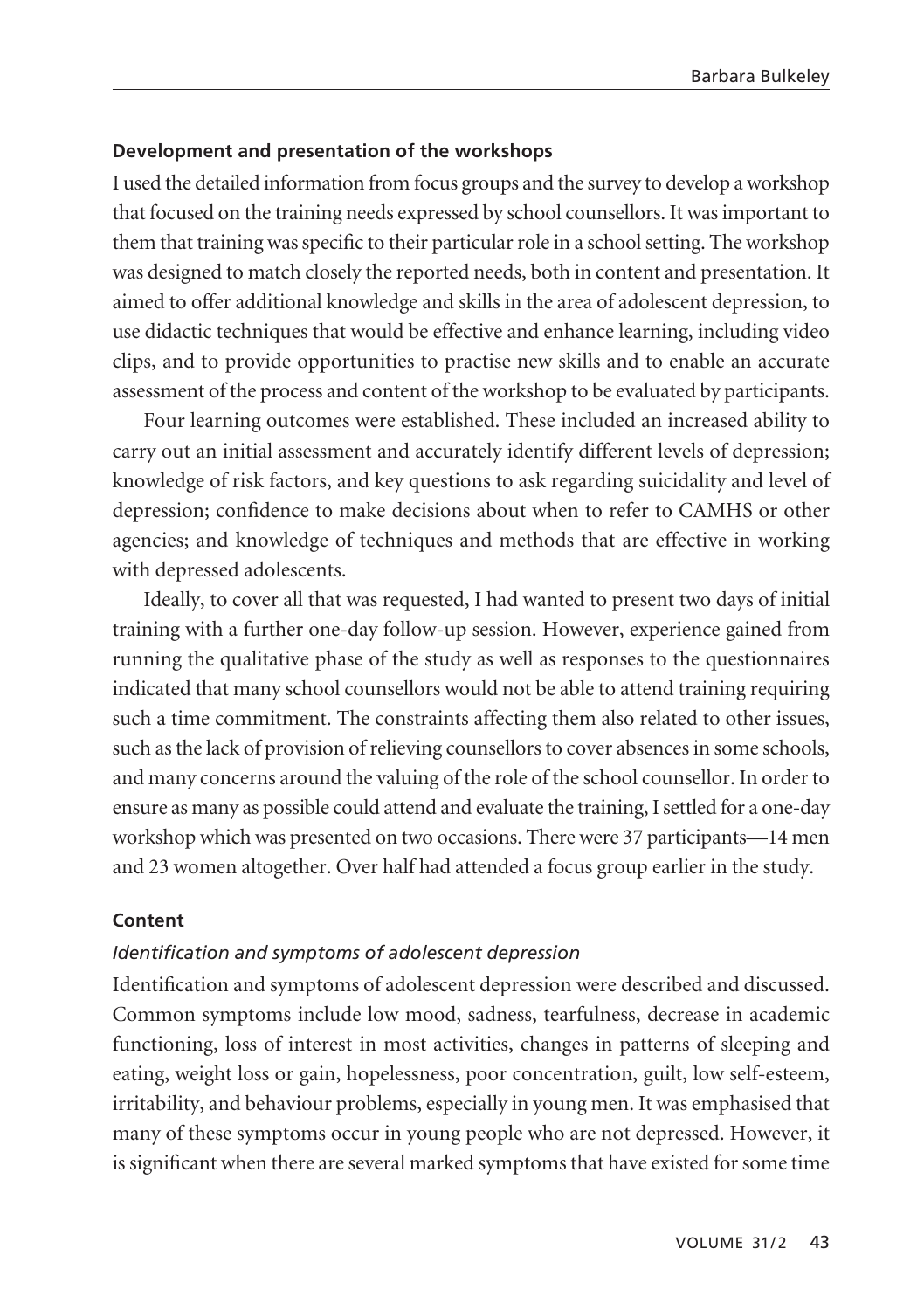and are impacting on normal adolescent functioning. In that case, evidence of changes in the level of functioning is sought, as well as information about difficulties in relationships, activities, and academic performance that might suggest depression.

Causes of depression can be unclear, as situations, actions, thoughts and beliefs, and physical and emotional states all interact. While a small number of young people may have a genetic predisposition for depression (Cicchetti & Toth, 1998), for the majority the triggers are relationship break-ups, friendship problems, stresses at school (such as studies), bullying, teachers, family problems (such as parental separation, violence, or financial issues), loss and grief, illness or abuse (McNaughton, 2003; Merry, McDowell, Hetrick, Bir, & Muller, 2004).

### *Referrals*

In general, there are two points for referral to CAMHS or a GP. First, after the initial meeting and screening, the student must be assessed for serious concerns about the level of depression, risk, complex factors, suicidality, or extreme hopelessness. Following the NICE Guideline (2005), the second most common time for referrals is likely to be after four to six counselling sessions if there are no signs of improvement, or indeed deterioration or other serious changes in the adolescent's situation. Where there are lower-level concerns, NICE recommends the strategy of "watchful waiting" (p. 36) and, if available, a non-directive supportive group or guided self-help may be all that is needed. Where depression is more severe, medication may be needed but always alongside some type of talk therapy such as regular counselling sessions.

When referring to another agency or CAMHS, it is important to be clear about identifying the concerns that have arisen and why the referral is being made at this time. As well as necessary background information, it is helpful to include details about your involvement and work with the student up to the present, as well as the results of any assessment tool used, and answers to specific questions around hopelessness and suicidal ideation. Referrals from counsellors that are clear and detailed are much more likely to ensure the best help for the student.

## *The "Famous Five" ways of working with depressed adolescents*

The ideas that are included in this section came from a variety of sources and were adapted specifically for the work of school counsellors (Bulkeley, 2010b). They are offered as additions to other skills in a counsellor's kete, such as knowledge of counselling and depression; models of working; experience and philosophy; knowledge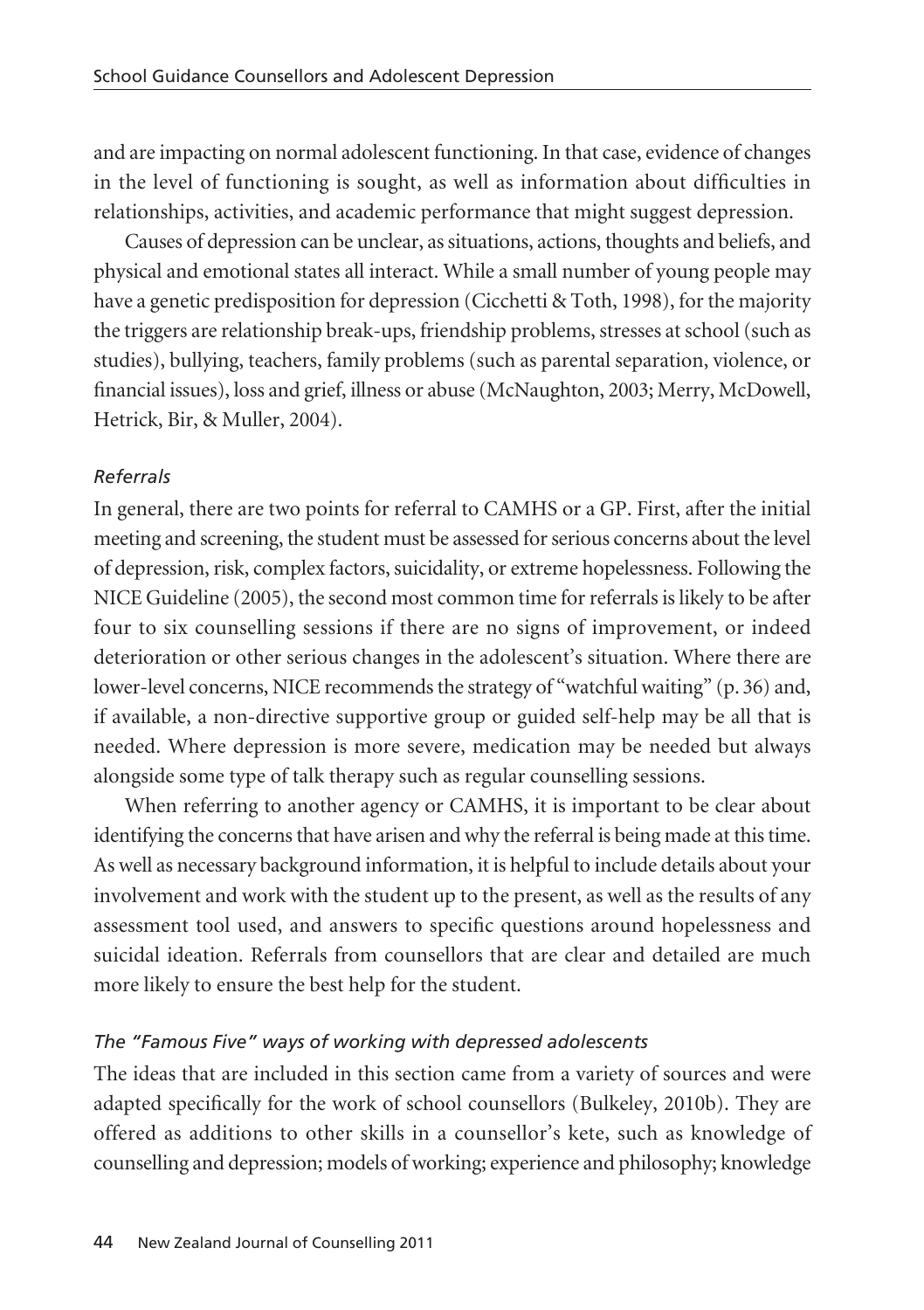of attachment, and of a client's previous difficulties and family circumstances; and the vital importance of therapeutic relationships and support in a variety of ways is emphasised. Since there were five helpful ways of working considered in the workshop, these began to be referred to as the "Famous Five." All quotations here are from workshop participants.

# *Activity scheduling*

The first helpful way of working is activity scheduling—simply doing enjoyable things. The rationale is that keeping busy and having pleasurable, fun things to do can improve mood. Counsellors can help an adolescent to make a list of possible activities, and also see who else can be involved in that activity, which might include exercise, known to be efficacious in reducing depressive symptoms (Lawlor & Hopker, 2001). Suggestions given by participants included:

*Just doing things.*

*Encourage them to recognise when they are having fun.* 

*Brainstorm around how they had fun in the past, put it on paper, take it away, something concrete to look back on.* 

### *Goal-setting*

The second technique is goal-setting, where students are supported to reach specific, small, and measurable goals. The rationale is that when depression comes, it is hard to set goals, or carry them out, because of lack of motivation and energy, or because the goals may be too hard to achieve. Effective goals are SMART: Specific, Measurable, Achievable, Realistic, and Timely (Meyer, 2004). Goals are reviewed and progress is discussed. Some goals suggested at the workshops were:

*Getting out of bed. To actually get out of bed and get to school is absolutely fabulous…a huge achievement. Getting to school on time.* 

*Getting to 50% of attendance.* 

# *Cognitive restructuring*

The key message of the third strategy, cognitive restructuring, is to replace "depressive" thinking with realistic thinking. There are two main theories about why depressive thinking can arise: Beck's cognitive triad—a negative view of self, events, and future (Beck, Rush, Shaw, & Emery, 1979)—and Seligman's (1975) learned helplessness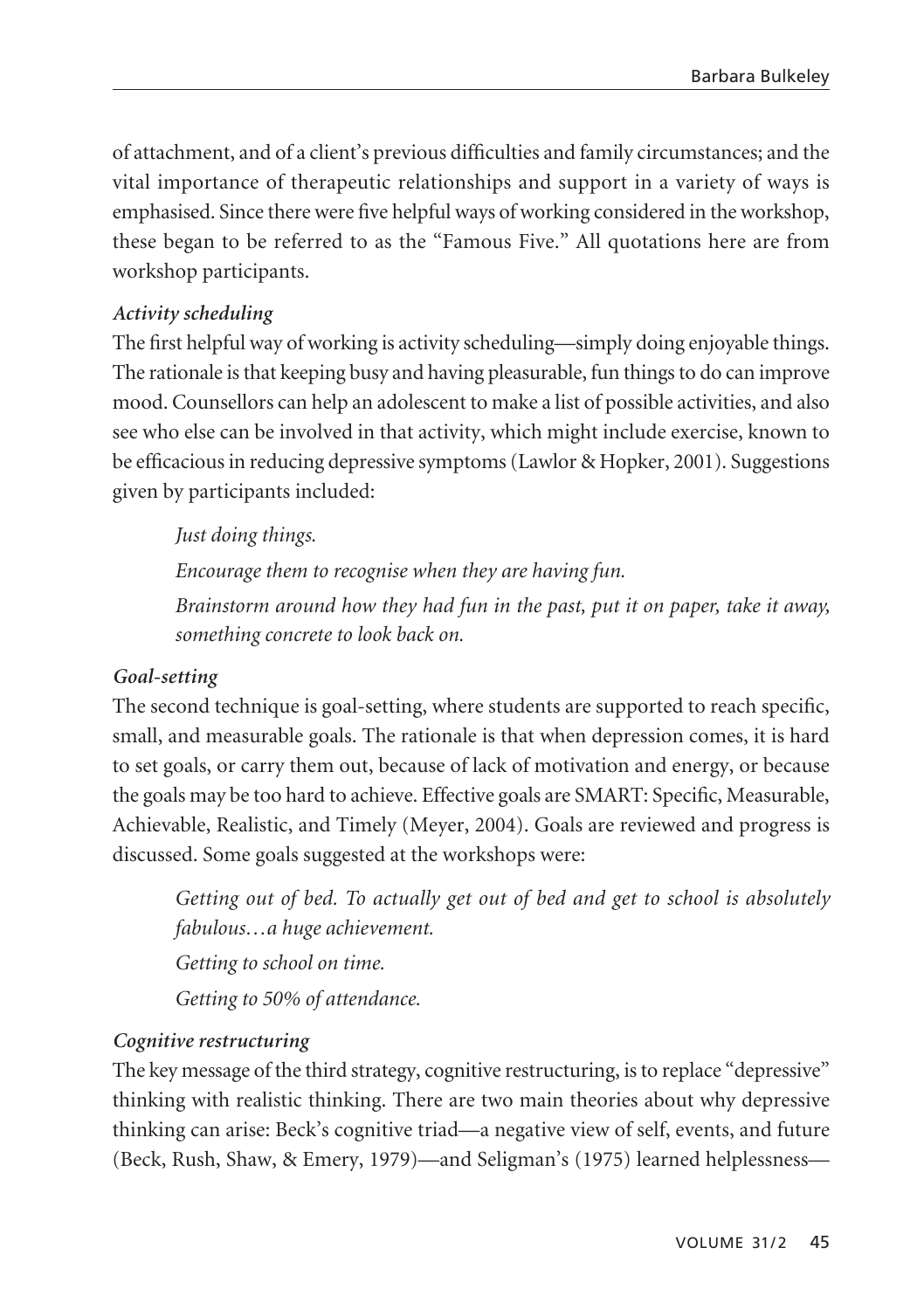"I'm not in control; nothing I do will make a difference." The rationale is that such thinking can be hard to shift as it may have been reinforced throughout life and have become automatic "negative thoughts."

Realistic thinking is being fair and accurate about yourself and the situation, looking at positives and negatives in a balanced way. It includes being accurate about the future and not exaggerating potential bad outcomes. Typical negative thoughts include filtering (where only the downside of everything is believed); exaggerating (where things are blown up often out of proportion); predicting failure (expecting the worst); feeling thoughts (where what we think depends on what we feel); setting yourself up to fail (expecting too much), and "Blame me" (where you feel responsible for everything that happens).

Working with students to help shift their thoughts involves assisting them in identifying thoughts and weighing up whether those thoughts are helpful or unhelpful. Evidence both supporting and refuting a negative thought is thoroughly investigated. Questions such as "Is it really true?" and "Am I jumping to conclusions?" help adolescents to check out their beliefs. Some counsellors gave examples of ways in which they were already using this strategy.

*Drawing up a catalogue of absolutist terms…their language is actually riddled with always, never, etc.*

*With alternative thoughts, sometimes if they can think "Oh well, it's a fake thought," I put a letter on school letterhead with an alternative thought—looks very impressive.*

Negative thoughts can be reframed as more helpful and cue cards can be useful reminders in replacing faulty cognitions.

# *Problem-solving*

The fourth strategy is problem-solving, based on the rationale that problems can lead to depression and, once depression is present, it can often be very difficult to solve life problems (Hatcher, 2009). This means that problems can be perceived as more difficult than they actually are and people can get stuck trying to solve problems. Depression can also mean it is harder to put appropriate plans into action. Counsellors help students identify a specific problem and investigate it in detail in order to understand its nature, influence, and effects. Counsellors "coach" by exploring with students what can be done to solve the problem, and facilitate comparison and evaluation of the different solutions offered by the client. The positive and negative aspects of each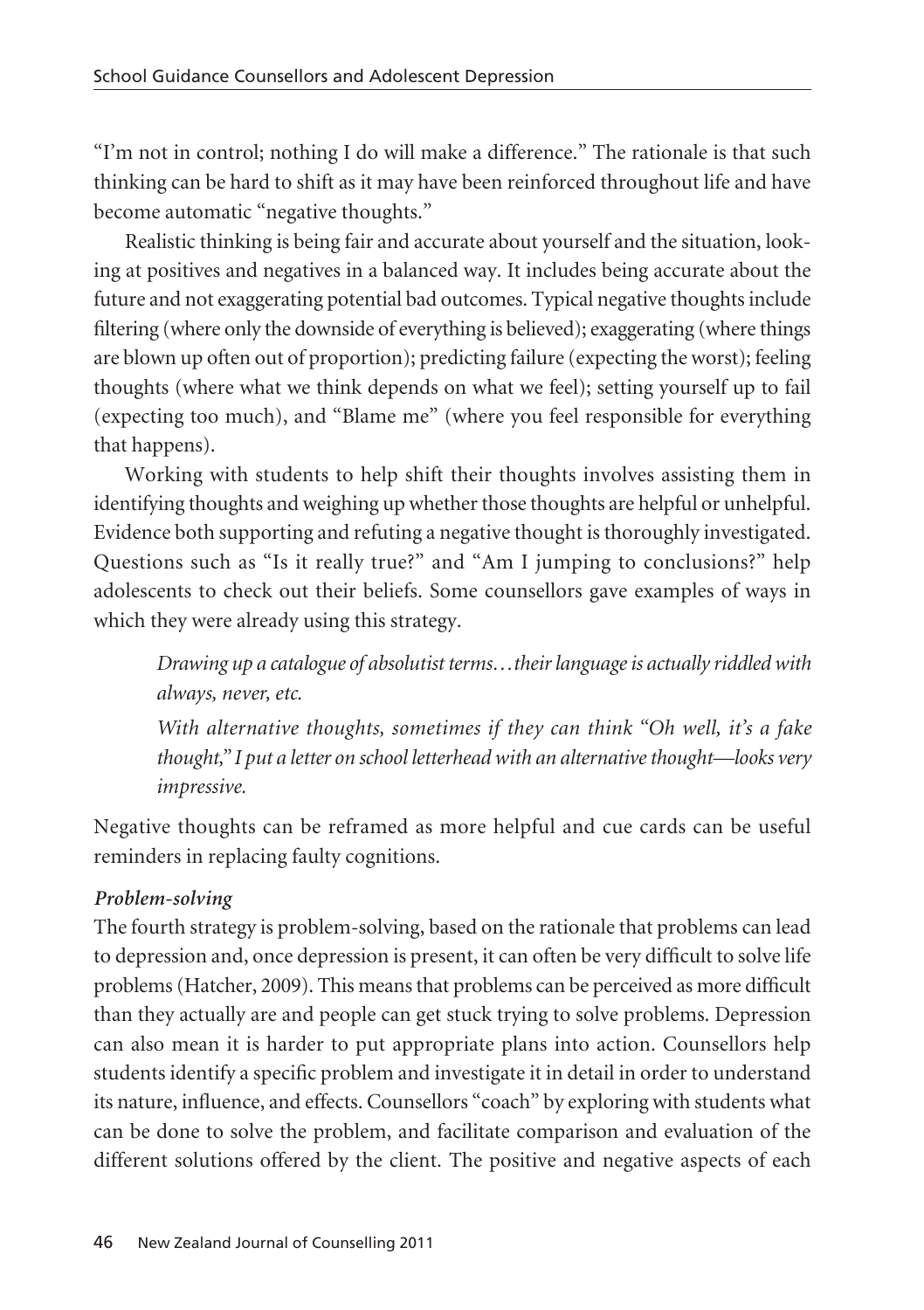possibility are considered and students are encouraged to be aware of any potential safety issues. This helps adolescents to recognise the importance of considering and evaluating solutions, not just rushing ahead, and assists them to develop their decisionmaking skills and processes.

One counsellor was emphatic that, in his experience:

*Teenagers don't always have a decision-making model. Successful adults all have a decision-making model.*

### *Relaxation techniques*

The final strategy is the use of relaxation techniques, ranging from simple breathing to more in-depth visualisation. Weisz, Hawley and Doss (2004) believe that this can be the most effective of all techniques in helping with depression, anxiety, and other problems. Training students to use relaxation costs little, is easy to both teach and learn, and is portable. Adolescents frequently report liking the sense of control that they regain.

Using a combination of these five strategies should lead to improvement in mood after approximately four to six sessions. This can be measured by comparisons of mood, eating, sleeping, and general functioning, as well as changes measured by scales or self-reports. However, if this does not happen, or the situation deteriorates, then an adolescent may benefit from a referral to mental health services (NICE Guideline, 2005).

### **Evaluation of the workshops**

The four learning outcomes for the workshop appeared to have been well-met with very positive evaluations on a five-point Likert scale (Likert, 1932). The highest mean scores were received for assessment and identification (3.84), decision-making (3.91), and ways of working (4.0). Thirty-six participants (97%) believed the workshop was relevant or very relevant, 30 (81%) said that it was likely or very likely to influence their work, and 34 (91%) were likely or very likely to use some of the new strategies learned. Results shown in Table 4 indicate that the workshop did appear to have been seen as very relevant and beneficial.

It was believed that the final two questions—asking whether the counsellors would attend similar training and whether they would recommend this training to colleagues—were likely to give an overall indication of the acceptability of the workshop. Thirty-five (94%) participants responded that they were likely or very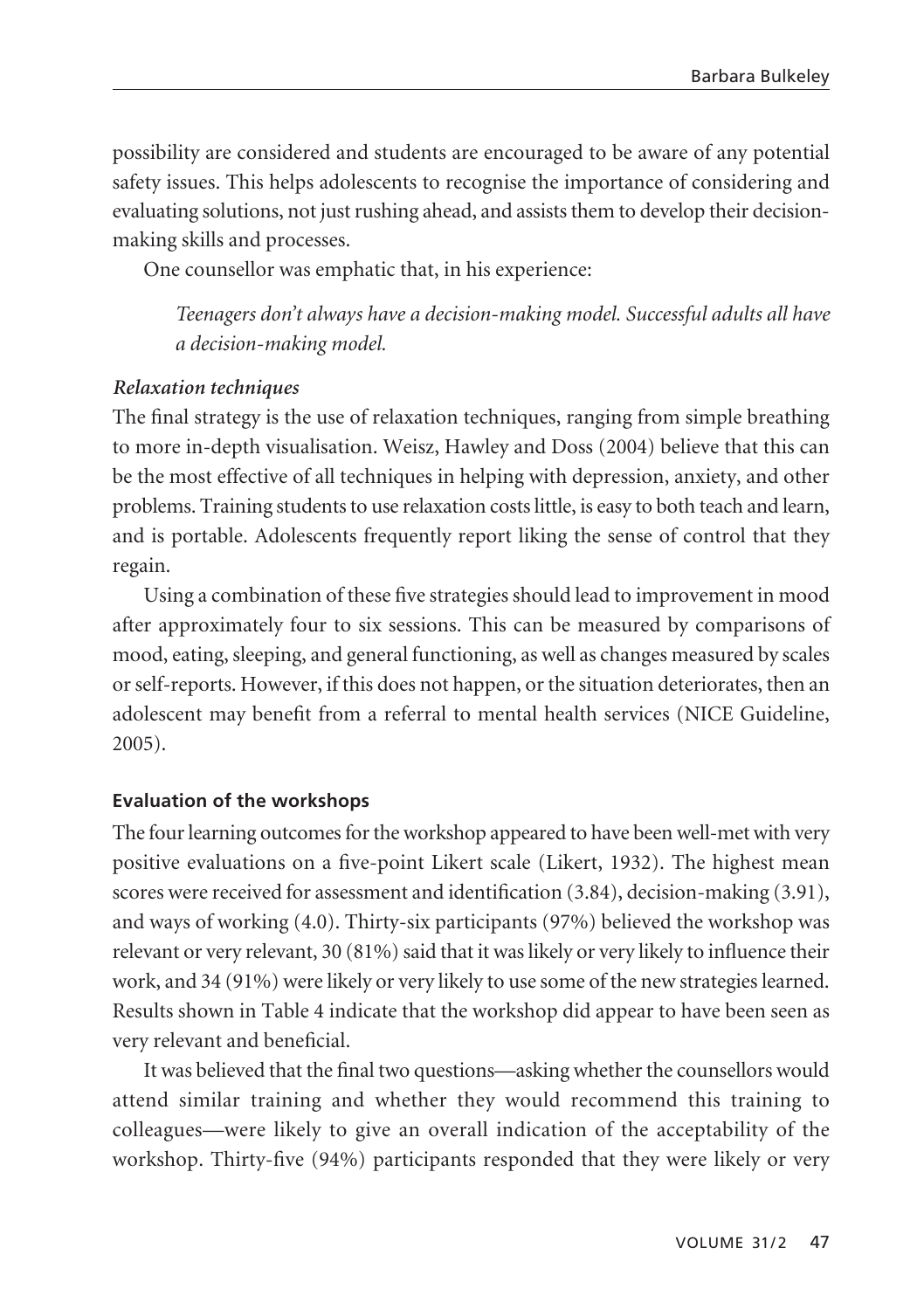| Question  | <b>Mean Score</b><br>$(Max = 5)$ | Response<br>$(N = 37)$ |
|-----------|----------------------------------|------------------------|
| Relevance | 4 7 1                            | 37                     |
| Influence | 4.2                              | 36                     |
| Follow-up | 4.29                             | 35                     |

**Table 4:** Summary of relevance and benefits

likely both to recommend the workshop to others (4.51 mean score) and to attend a similar workshop themselves (4.3 mean score). The main benefits were seen as gaining practical ideas (51%) and the discussion or sharing of ideas with other school counsellors (38%).

Participants were also asked what they liked best about the workshop. The largest response, from 17 school counsellors (46%), mentioned that they enjoyed the inter active nature of the workshop. Eleven (31%) appreciated the breadth and pace of the presentation, and seven (20%) appreciated that the training specifically targeted school counsellors, while two enjoyed the opportunity to reflect on their practice. Additional responses showed that the pleasant surroundings of the University of Auckland Tämaki Campus and adjacent café were appreciated. These responses about the venue and setting are backed by research indicating that adults do respond positively to comfortable physical environments, frequent breaks, snacks, and opportunities to collaborate with others in professional development sessions (Collins, 2004).

### **Conclusion**

This research has shown that there was a clearly identified need for specific training to enable school counsellors to work more efficaciously with adolescents who may be depressed. Information obtained from focus groups in Auckland and a nationwide questionnaire indicated that most school counsellors did not believe that their initial counselling training had been particularly helpful in their work with depressed adolescents. Many had undertaken further training offered by a variety of providers. Some found workshops offered by CAMHS, the Mental Health Foundation, or SPINZ to be particularly helpful. It appears that school counsellors as a group are interested in finding training appropriate to their special work with adolescents, but this is not always available, especially outside main urban centres.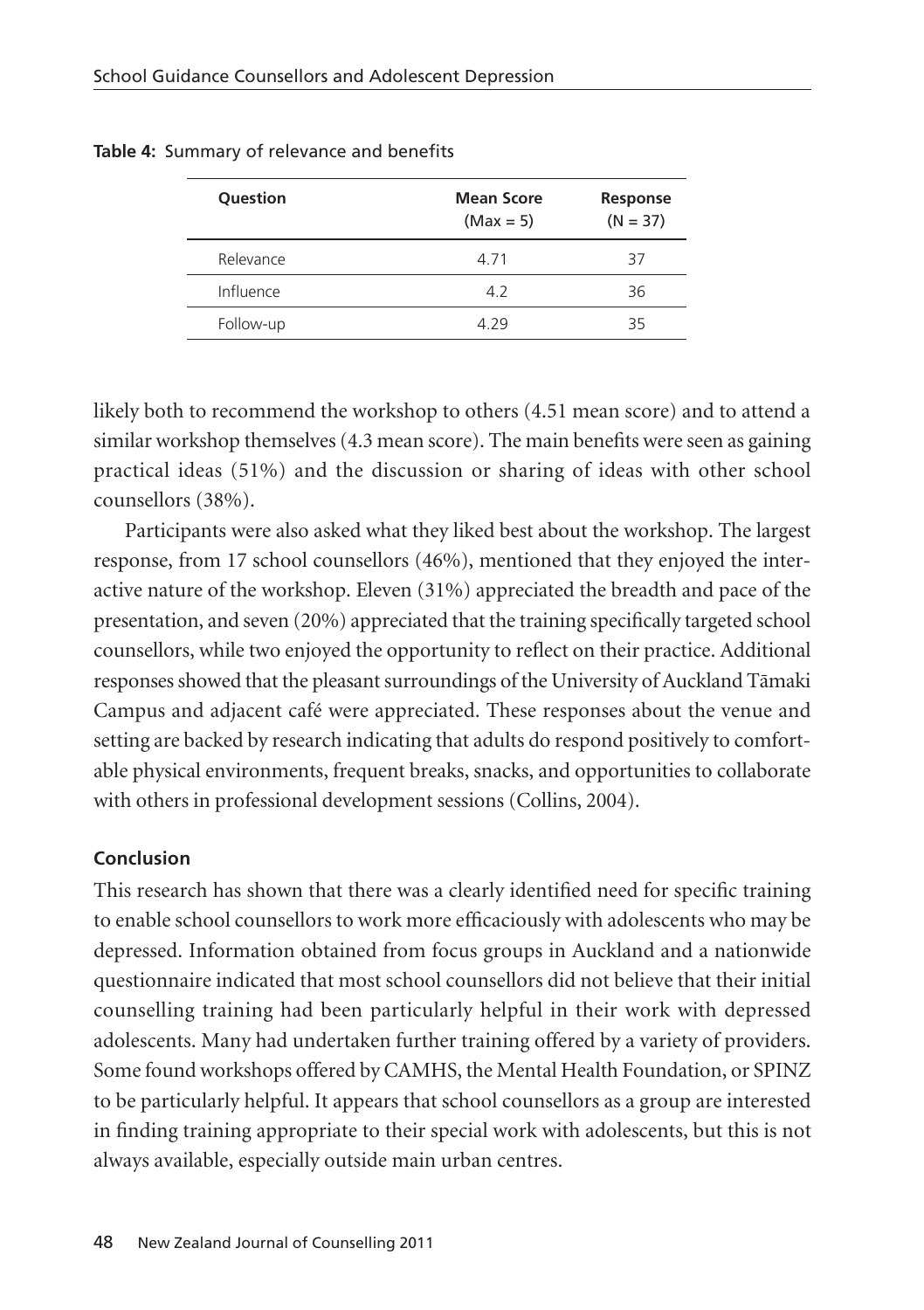Training needs and ways of presenting such information were considered in detail and a workshop was specifically developed for school counsellors. It was encouraging to discover that once per term, the Canterbury District Health Board (CDHB) Youth Specialty Service offers school counsellors from Canterbury and the West Coast regular half-day trainings with a mental health focus. These are publicised early in the year to all school counsellors, are free of charge, attract 40 to 50 counsellors, and have been running for well over ten years. "We get the counsellors to do an evaluation each time, and it is rarely anything but positive" (B. Dunnachie, personal communication, 22 February 2006). There was mention of occasional training given by other CAMHS services, but generally this was not found to be of great benefit.

The professional development workshop discussed in this paper did more than just present ways of working with depressed adolescents. It also included detailed information about the screening and identification of adolescents for depression, and discussion of symptoms as well as some knowledge of risk assessment, based on research from the United Kingdom, New Zealand, and elsewhere. Considerable time was spent teaching about referrals in view of the concerns expressed that CAMHS teams did not always understand or acknowledge the experience of school counsellors. This was to ensure that referrals were appropriate, timely, and contained relevant information about the young person and the work carried out by the counsellor.

The "Famous Five" ideas offered additional knowledge to help counsellors work effectively with depressed adolescents. Discussions throughout the workshops indicated that many participants were using some of these ways already, as reflected in the selected quotations above.

Knowing the limited time for professional development available to many school counsellors meant that the training was delivered in one day, using a variety of methods. School counsellors particularly appreciated that the workshop was targeted to them in their special situation. They indicated they were likely to recommend these workshops to other counsellors and would themselves attend similar workshops in the future. Many remarked that they found it valuable to hear the comments of other school counsellors. This point had also emerged from participants in the focus groups. The workshop was evaluated positively and participants hoped that there would be further such training delivered throughout the country.

This research has shown that professional development that focuses on the needs expressed by a group of school counsellors is rated as relevant to their work and beneficial to them. It is hoped that future training events, whether offered by a DHB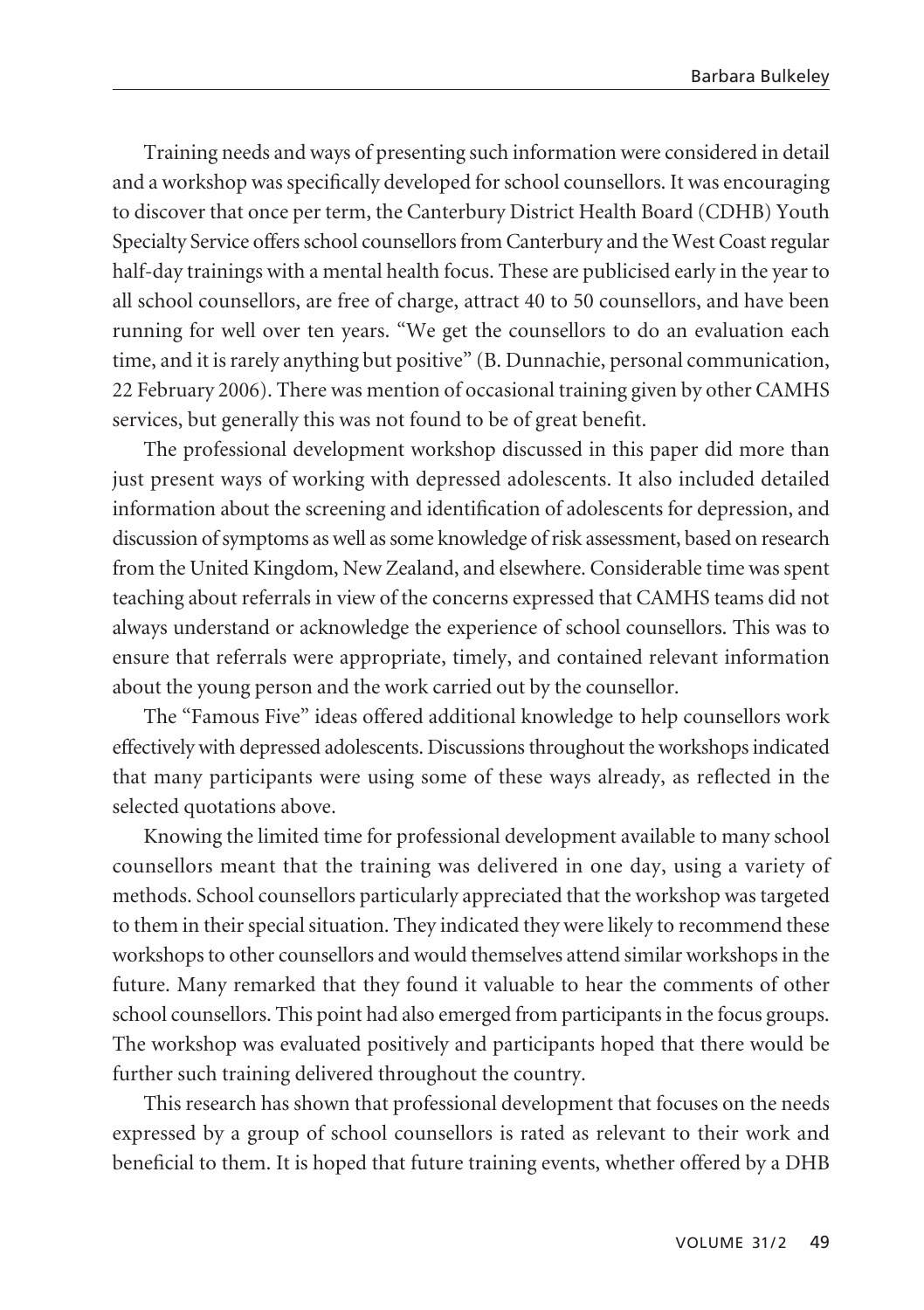or other providers, will meet the clear needs of school counsellors wishing to gain more knowledge about emerging mental health issues in many of the adolescents with whom they work. Further research could be carried out to investigate the level of CAMHS clinicians' understanding of and appreciation for the extensive training and experience that school counsellors bring to their practice. This might benefit the relationship between these two groups of professionals, both of whom work to enhance the mental and emotional wellbeing of the young people of Aotearoa New Zealand.

Glossary of Mäori terms

| kaumātua elder                                  |
|-------------------------------------------------|
| basket                                          |
| tikanga Māori customs and traditional knowledge |
| whānau extended family                          |
|                                                 |

# References

- Beck, A. T., Rush, A. J., Shaw, B. F., & Emery, G. (1979). *Cognitive therapy of depression*. New York, NY: Guilford Press.
- Bulkeley, B. E. (2010a). School guidance counsellors and adolescent depression: Part one: Beliefs, knowledge and practice. *New Zealand Journal of Counselling, 30*(2), 40–61.
- Bulkeley, B. E. (2010b). *School guidance counsellors and adolescent depression: Beliefs, knowledge and practice.* Unpublished doctoral dissertation. University of Auckland, Auckland, New Zealand.
- Cicchetti, D., & Toth, S. L. (1998). The development of depression in children and adolescents. *American Psychologist,* 53(2), 221–241.
- Collins, J. (2004). Education techniques for lifelong learning: Principles of adult learning. *RadioGraphics, 24*(5), 1483–1489.
- Dickinson, P., Coggan, C., & Bennett, S. (2003). TRAVELLERS: A school-based early intervention programme helping young people manage and process change, loss and transition. Pilot phase findings. *Australian and New Zealand Journal of Psychiatry, 37*(3), 299–306.
- Goldenring, J. M., & Cohen, E. (1988). Getting into adolescent heads. *Contemporary Pediatrics, 5*(7), 75–90.
- Hatcher, S. (2009). *Structured problem solving workbook*. Retrieved from *http://www. depression.org.nz/ContentFiles/Media/PDF/structured\_problem\_solving\_workbook.pdf*
- Hoagwood, K., & Erwin, H. D. (1997). Effectiveness of school-based mental health services for children: A 10-year research review. *Journal of Child and Family Studies, 6*(4), 435–451.
- Lawlor, D. A., & Hopker, S. W. (2001). The effectiveness of exercise as an intervention in the management of depression: Systematic review and meta-regression analysis of randomised